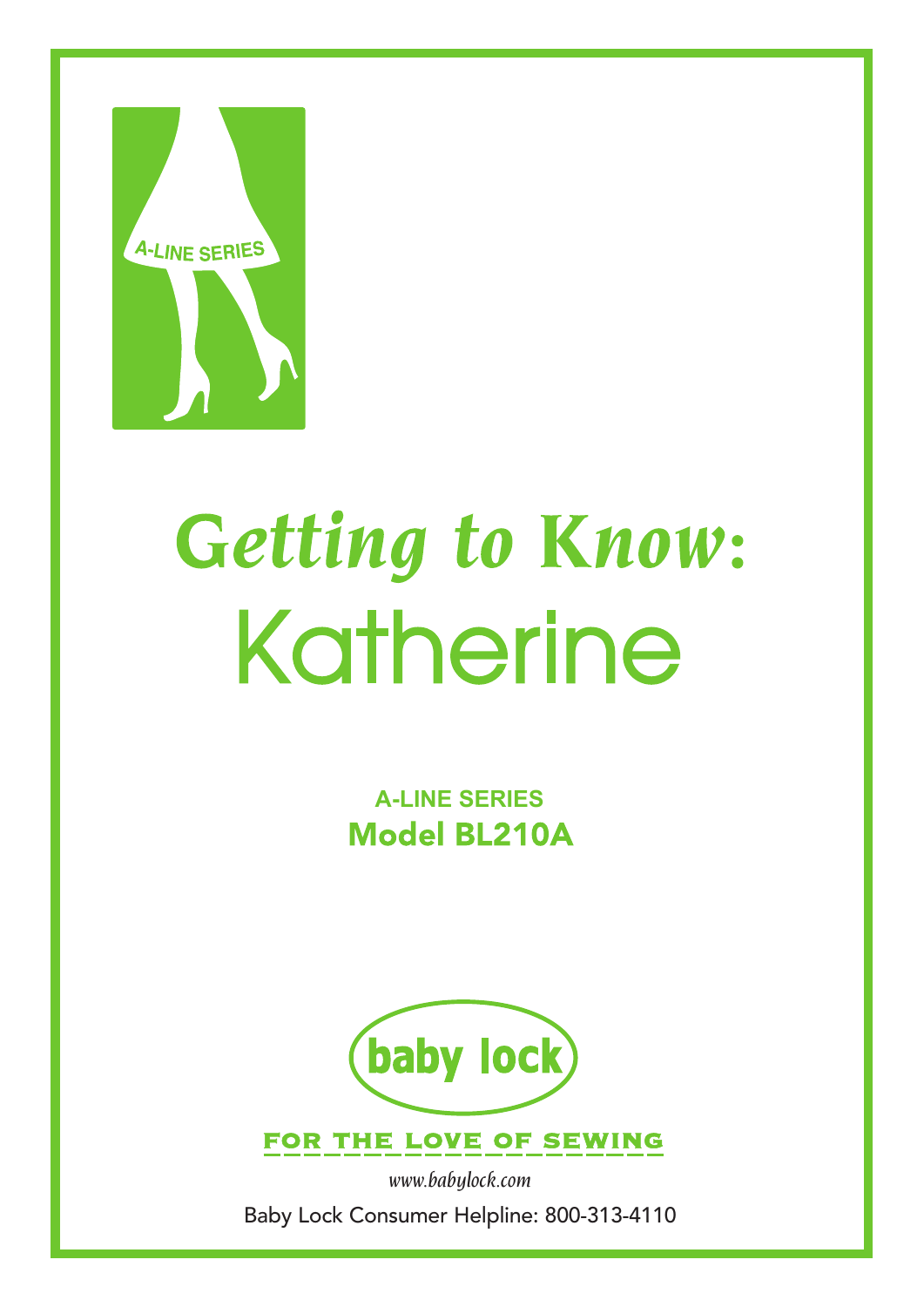

# Katherine **A-Line Series Model BL210A**

The Baby Lock Katherine is a multi-talented sewing machine with features fit for all types of projects. Katherine has 190 stitches, snap-on feet and a free-arm. She can handle anything from home décor to accessories and garments. She's also a great choice if you're looking to step up your skills. Push button features, a knee lift, and an automatic needle threader make every project easier.

This guide will take you step-by-step through a simple project. As you complete the project, you'll become more familiar with your new machine. Refer to the instructions and reference guide (packaged with your machine) for additional guidance.

Like all machines in the Baby Lock A-Line Series, Katherine has the features and the durability to handle all of your projects. Ask your Baby Lock Retailer about Katherine's A-Line Series friends such as Diana, Jane, Rachel, and Sofia. From classic, tailored looks to modern-day fashions, the machines in the A-Line Series will help you sew and serge with success. And they all have the quality you've come to expect from Baby Lock.

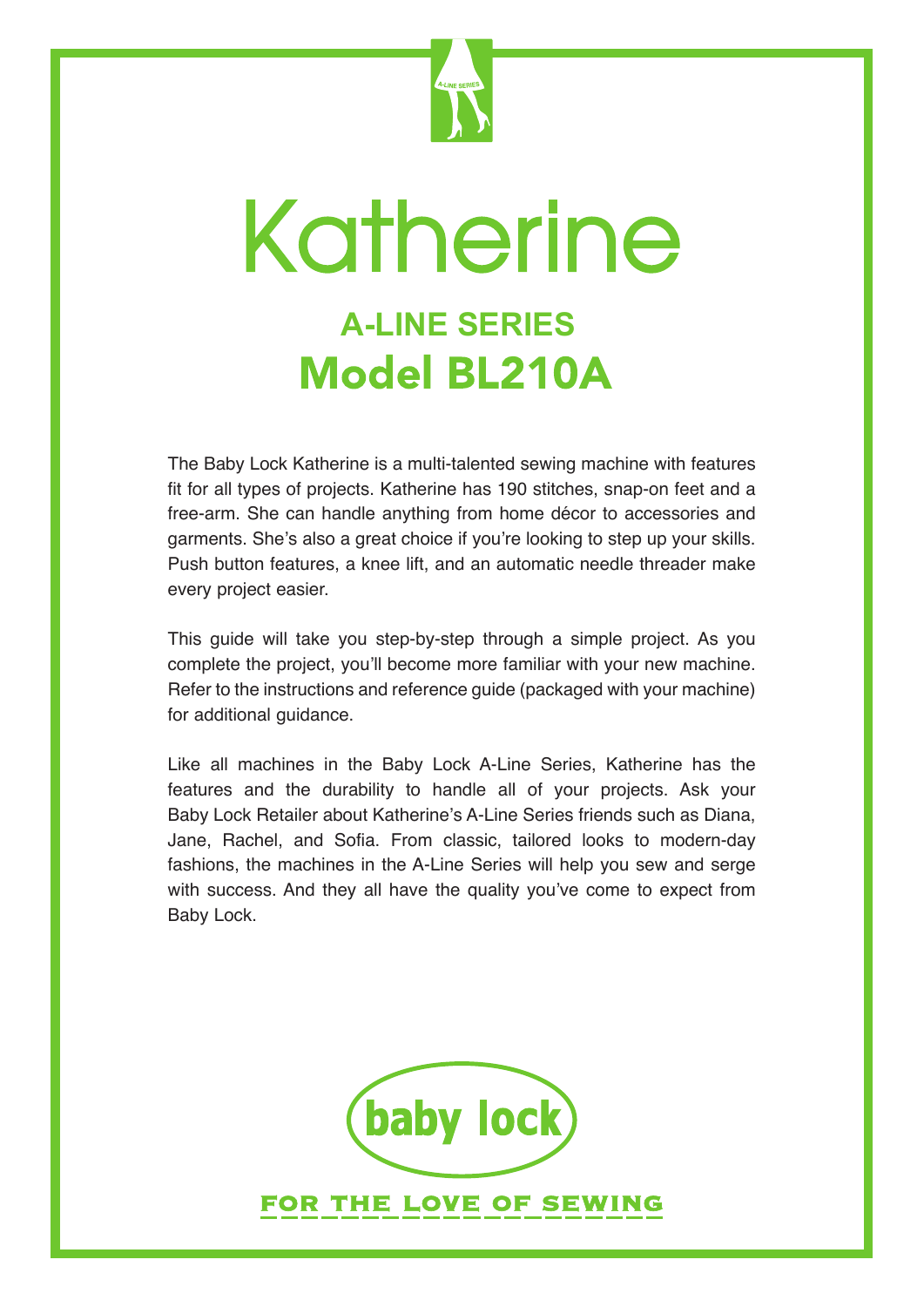

**Get to know your new Baby Lock machine by stitching this trendy pillow. Use the suggested fabric and thread colors, or choose something that complements your home décor.** 

Katherine's<br>Accent Pillows

# **Instructions:**

#### **To Create the Chevron Pillow**

- 1. Cut two 17" squares from the chevron fabric.
- 2. With the right sides of the pillow front and back facing, pin the fabric together.
- 3. Stitch a ½" seam around the entire edge of the pillow leaving a 5" opening along the bottom edge for stuffing.
- 4. Trim the excess fabric of the seam allowances from the corners, this allows for sharper corners and easier turning.
- 5. Turn the fabric right side out.
- 6. Insert the pillow form or stuff with fiberfill.
- 7. Topstitch or hand-stitch the opening closed.

#### **Skill Level: Beginner**

#### **Supplies:**

- Baby Lock Katherine Sewing Machine
- 1/2 yard of brown and white chevron fabric
- 1 yard of ivory twill fabric
- 1/2 yard of a large floral print home décor fabric for appliqué
- KK2000 Temporary spray adhesive
- 2-1/2 yards of cotton cord to cover or home décor decorative piping
- Brown Madeira embroidery thread to match floral motif
- Ivory Madeira Aerofil thread
- 16" and 18" pillow form or two standard size bags of fiberfill
- Pins
- Scissors
- Hand sewing needle



(Instructions continued on back page)